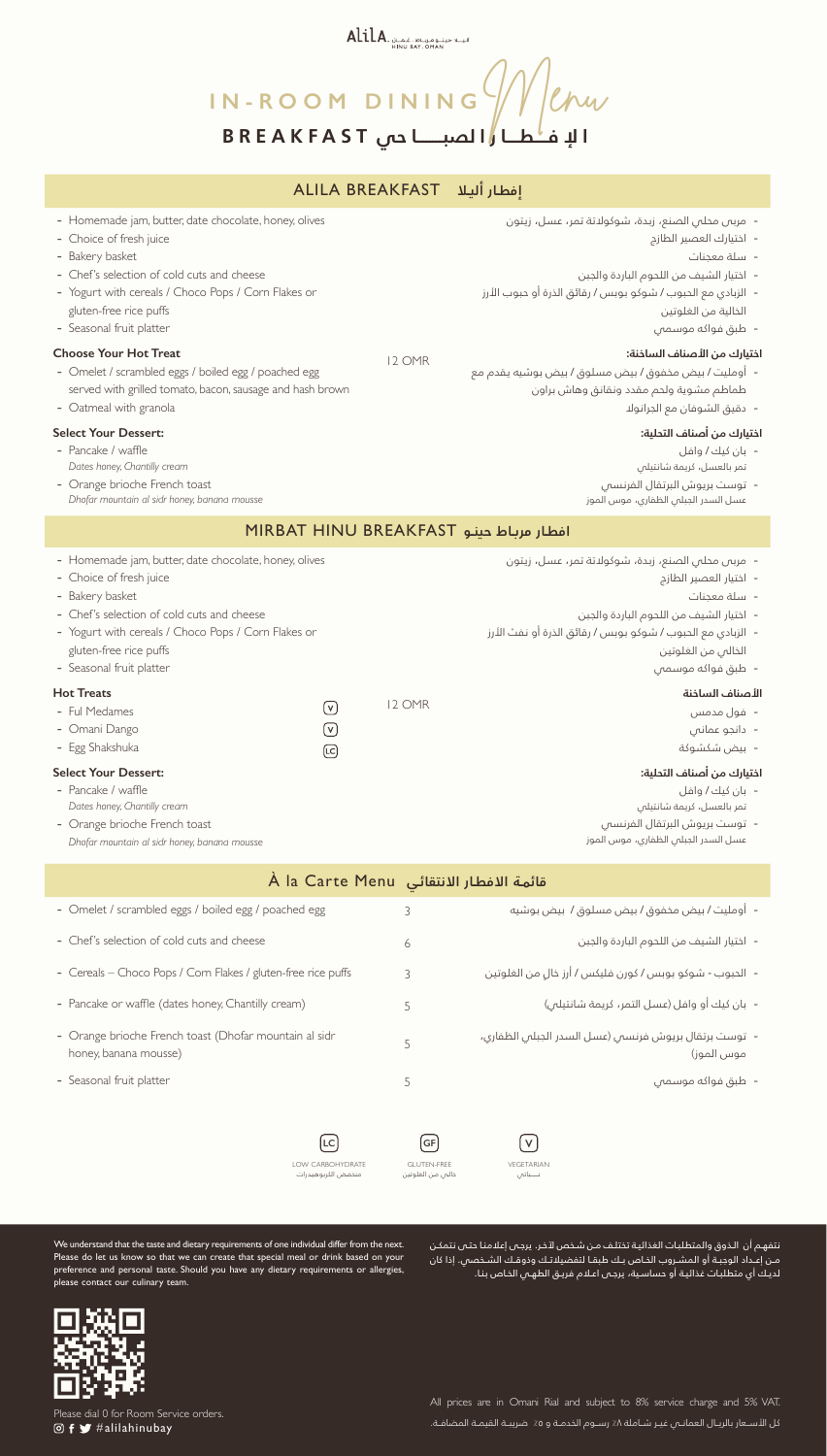# AlilA. البياد حيثومرياط عملية المسابقة المستومرياط المستومرياط

**IN-ROOM DINING**Were

| <b>SALADS</b>                                                                                                                            |                                      | السلطات                                                                                                                                  |
|------------------------------------------------------------------------------------------------------------------------------------------|--------------------------------------|------------------------------------------------------------------------------------------------------------------------------------------|
| Caesar salad<br>Shrimp / chicken / smoked salmon                                                                                         | $(\mathsf{v})$<br>6 OMR              | سلطة قيصر<br>جمبري / دجاج / سلمون مدخن                                                                                                   |
| Avocado fattouch<br>Romaine lettuce, avocado, cherry tomato, crispy pita, radish,<br>cucumber, pomegranate, sumac dressing               | $[\boldsymbol{\mathsf{v}}]$<br>5 OMR | أفوكادو فتوش<br>خس رومانى، أفوكادو، طماطم شيرى، إيتا المقرمش، فجل، خيار،<br>رمان، صلصة سماق                                              |
| <b>STARTERS</b>                                                                                                                          |                                      | المقبلات                                                                                                                                 |
| Cold mezze platter<br>Selection of hummus, arabic bread                                                                                  | 6 OMR<br>$(\mathsf{v})$              | طبق مازة بارد<br>تشكيلة من الحمص والخبز العربى                                                                                           |
| Lentil soup                                                                                                                              | 6 OMR<br>$[\mathsf{v}]$              | شوربة العدس                                                                                                                              |
| Soup of the day                                                                                                                          | 6 OMR                                | حساء اليوم                                                                                                                               |
| <b>SANDWICHES &amp; BURGERS</b> Served with potato fries                                                                                 |                                      | <b>ساندویشات و برغر</b> یقدم مع بطاطا مقلیة                                                                                              |
| <b>Grilled beef burger</b><br>Cheddar cheese, arugula, fried onion, homemade pickles                                                     | 8 OMR                                | برجر لحم بقرى مشوى<br>جبنة شيدر ، جرجير ، بصل مقلص ، مخلل منزلمي                                                                         |
| Fried chicken burger<br>Crispy chicken, tomato, lettuce, cheddar cheese, gherkins,<br>chili aioli                                        | 7 OMR                                | برجر دجاج مقلص<br>دجاج مقرمش ، طماطم ، خس ، جبنة شيدر ، خيار مخلل ، أيولى حار                                                            |
| <b>Falafel melt</b><br>Cucumber pickles, mozzarella, onions, lettuce, tomatoes,<br>tahini sauce                                          | $\lceil \mathsf{v} \rceil$<br>6 OMR  | فلافل مىلت<br>مخلل خيار ، موتزاريلا ، بصل ، خس ، طماطم ، صلصة طحينة                                                                      |
| Omani tuna wrap<br>Omani spices, tuna, traditional hamsa                                                                                 | 7 OMR                                | راب تونة عمانى<br>بهارات عمانية ، تونة ، حمسة تقليدية                                                                                    |
|                                                                                                                                          |                                      |                                                                                                                                          |
| <b>MAIN COURSE</b>                                                                                                                       |                                      | الطبق الرئيسي                                                                                                                            |
| Choice of pasta<br>Penne / Spaghetti<br>Choice of: aglio e olio / truffle Alfredo sauce / pomodoro<br>Choice of: mixed seafood / chicken | 6 OMR<br>$(\mathsf{v})$              | اختيار المعكرونة<br>بینی / سباغیتی<br>الاختيار من: أجليو إي أوليو / صلصة الكمأة ألفريدو / بومودورو<br>اختيار: مأكولات بحرية / دجاج مشكلة |
| From the grill<br>To add saffron rice, french fries                                                                                      |                                      | من الشواية<br>لإضافة أرز بالزعفران، البطاطس المقلية                                                                                      |
| <b>Beef tenderloin</b>                                                                                                                   | 15 OMR                               | لحم البقر                                                                                                                                |
| Lamb chops                                                                                                                               | 15 OMR                               | شرائح لحم الضأن                                                                                                                          |
| <b>Grilled chicken</b>                                                                                                                   | <b>16 OMR</b>                        | دجاج مشوي                                                                                                                                |
| <b>Grilled prawns</b>                                                                                                                    | 9 OMR                                | الروبيان المشوي                                                                                                                          |
| Mixed grilled meat platter<br>(lamb chops, beef tenderloin, kofta, chicken)                                                              | 20 OMR                               | طبق لحم مشوي مشكل<br>(ريش ضأن ، لحمّ بقرى تندرلوين ، كفتة ، دجاج)                                                                        |
| Seasonal mixed grilled seafood<br>(prawns, fish fillet, mussels, calamari)                                                               | 20 OMR                               | المأكولات البحرية المشوية الموسمية<br>(روبیان، فیلیه سمك، بلم البحر، كالیماری)                                                           |
| <b>DESSERTS</b>                                                                                                                          |                                      | التحلية                                                                                                                                  |
| Cheesecake                                                                                                                               | 5 OMR                                | تشيز كيك                                                                                                                                 |
| Chocolate banana fudge cake                                                                                                              | 5 OMR                                | كعكة الشوكولاتة والموز                                                                                                                   |
| Panna cotta                                                                                                                              | 5 OMR                                | بانا كوتا                                                                                                                                |

### KIDS' MENU قائمة طعام االطفال

نتفهـم أن الـذوق والمتطلبـات الغذائيـة تختلـف مـن شـخص آلخـر. يرجـى إعالمنـا حتـى نتمكـن مــن إعــداد الوجبــة أو المشــروب الخــاص بــك طبقــا لتفضيالتــك وذوقــك الشــخصي. إذا كان لديـك أي متطلبـات غذائيـة أو حساسـية، يرجـى اعـام فريـق الطهـي الخـاص بنـا.



Please dial 0 for Room Service orders.  $\circledcirc$  f  $\blacktriangleright$  #alilahinubay

All prices are in Omani Rial and subject to 8% service charge and 5% VAT. كل الأسـعار بالريـال العمانــي غيـر شــاملة ٨٪ رســوم الخدمـة و ٥٪ ضريبـة القيمـة المضافـة.



We understand that the taste and dietary requirements of one individual differ from the next. Please do let us know so that we can create that special meal or drink based on your preference and personal taste. Should you have any dietary requirements or allergies, please contact our culinary team.

#### **الغــــــداء والعـــــــــشاء DINNER & LUNCH**